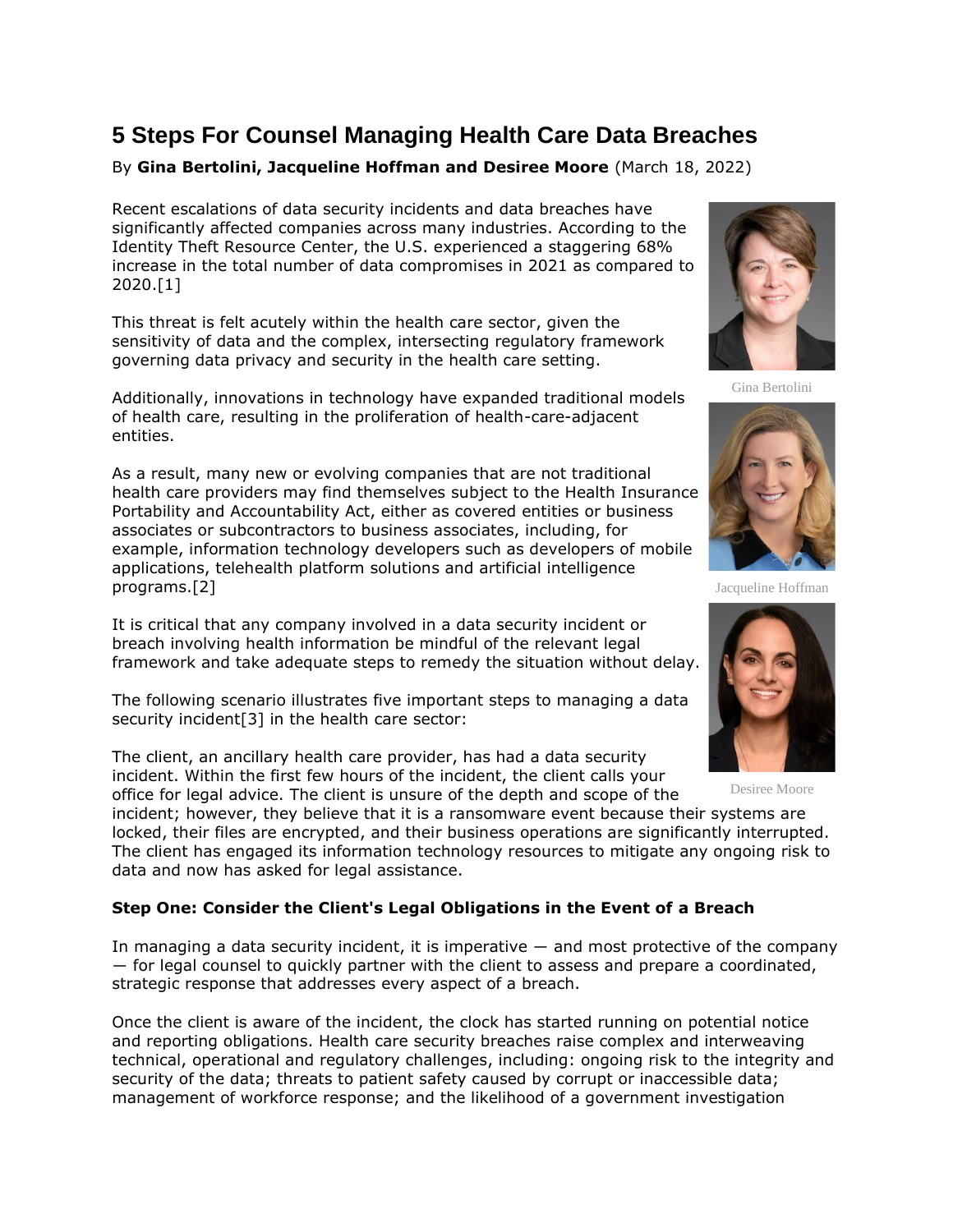resulting in increased scrutiny of the client's privacy and security programs more broadly.

Additionally, entities grappling with a security incident may be required to issue expedited  $-$  and, depending on how much information is initially available, possibly interim  $-$  notices to affected individuals, the media, and state and federal regulators. Concurrently, such entities should be cognizant of avoiding taking actions in response to the threat that exacerbate security risks or result in another breach.

#### **Step Two: Investigate Internally, Collaborate With Third Parties and Gather Internal Documentation**

As part of legal counsel's early evaluation and analysis of events, the client's internal IT department should be involved, under the protection of the attorney-client and workproduct privileges, to assess actions taken since discovery of the incident, and to confirm termination of the initial intrusion or breach and mitigation of ongoing risks.

Typically, the client's IT department, given its internal role in managing data, is best situated in the initial phases of an incident to identify critical details essential to assessing the incident and determining an appropriate course of action.

In many instances, the client will then require a third-party forensic team to assess the nature and scope of the incident, along with its root cause. Legal counsel should engage these third-party teams to preserve the attorney-client and work-product privileges where possible.

Legal counsel should be prepared to support the client's team in analyzing and determining risks associated with whether  $-$  and to what extent  $-$  the client will pay a ransom for incidents that involve a ransomware attack; in notifying law enforcement, as appropriate; and in liaising with the client's insurance company.

In doing so, it is important to be aware of whether and what other federal regulations apply and whether paying the ransom could subject the client to enforcement action under those regulations.[4]

During this time, counsel and the client can assess whether an internal or external facing statement is appropriate, depending on the severity of the incident and the impact to employee operations and patient or consumer trust and well-being, and determine who should be informed of the incident on an informal basis while client and counsel further investigate.

Also during this time, legal counsel can assist the client in gathering its internal and external policies and procedures related to the access, use and disclosure of protected health information and other individually identifiable health information, as appropriate.

#### **Step Three: Conduct a HIPAA Risk Assessment**

Working together, legal counsel, third-party investigators and the client will need to determine the nature of the data affected by the incident and the extent of impact.

As further outlined below, the client will need to determine whether the incident compromised the security or privacy of the protected health information, in which case it is a breach under HIPAA's breach notification rule,[5] or otherwise resulted in an unauthorized disclosure of individually identifiable health information, which may require an analysis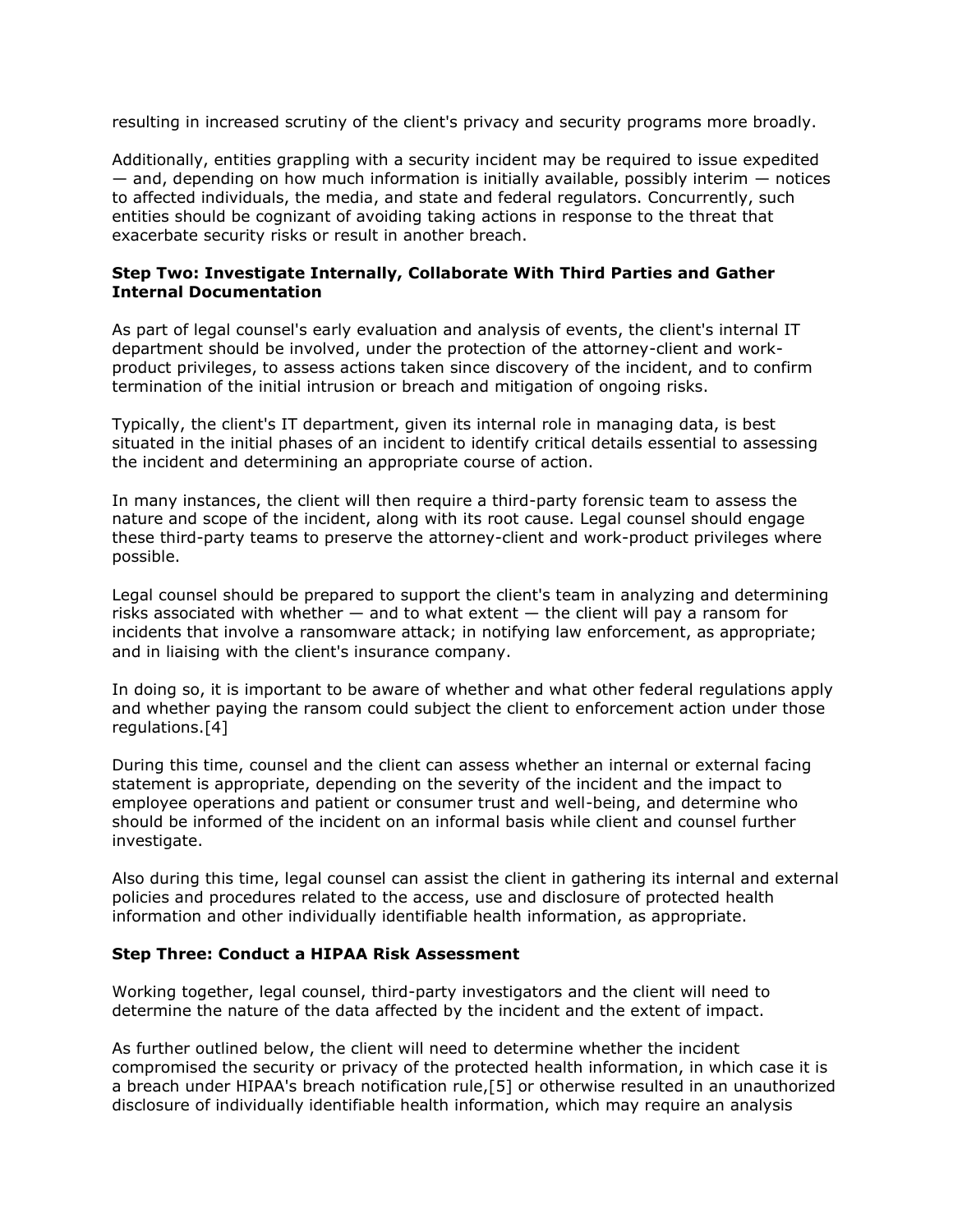under other relevant laws.

For covered entities and business associates, this analysis will include an initial assessment of whether any of the data at issue is protected health information that is covered by HIPAA's privacy and security rules.[6]

HIPAA broadly defines protected health information as individually identifiable information that is created or received by a health care provider or health plan; is transmitted, sorted or maintained in electronic media; and relates to the past, present or future physical or mental health or condition of the individual.

Protected health information includes demographic information, including names, dates, addresses, states and zip codes. Generally, any individually identifiable information captured as part of a health care transaction or service is protected health information.

An acquisition, access, use or disclosure of protected health information in a manner not permitted under HIPAA's privacy rule is presumed to be a breach, unless the company can demonstrate that there is a low probability that the protected health information has been compromised based on a risk assessment that considers at least the factors outlined in the breach notification rule.

Accordingly, once legal counsel determines that the data at issue is protected under HIPAA, counsel will analyze the facts and circumstances of the cybersecurity incident carefully and objectively to assess the nature and extent of the protected health information involved, the unauthorized person who used the protected health information or to whom such disclosure was made, and other factors outlined in HIPAA's breach notification rule.

The analysis must consider whether and to what extent the impermissible acquisition, access, use or disclosure of protected health information compromised the security or privacy of the protected health information to determine whether the incident constitutes a breach.

Legal counsel experienced with health care operations and with HIPAA risk assessments and the Office for Civil Rights, which enforces HIPAA, should be able to draw upon other risk assessments and fact patterns to help navigate this analysis.

During this process, counsel also will need to assess if other laws apply to the data affected by the incident. For example, in addition to protected health information, where the individually identifiable health information of individuals is affected, like social security numbers or bank account information, state privacy and security laws may be affected.

Moreover, even if HIPAA is not applicable because the parties involved are not covered entities or business associates, and patients or consumers authorized the disclosure of protected health information to the client, if the data at issue is health information, clients should be aware that the [Federal Trade Commission'](https://www.law360.com/agencies/federal-trade-commission)s health breach notification rule[7] might be applicable.

Counsel can work with the client to map out how the various applicable laws define the data and carefully determine which reporting requirements under each law are applicable.[8]

It is important for both the client and counsel to keep in mind that the steps outlined in this article may need to take place concurrently. For example, this discussion is not mutually exclusive from preparation of reporting and notices; the regulatory requirements and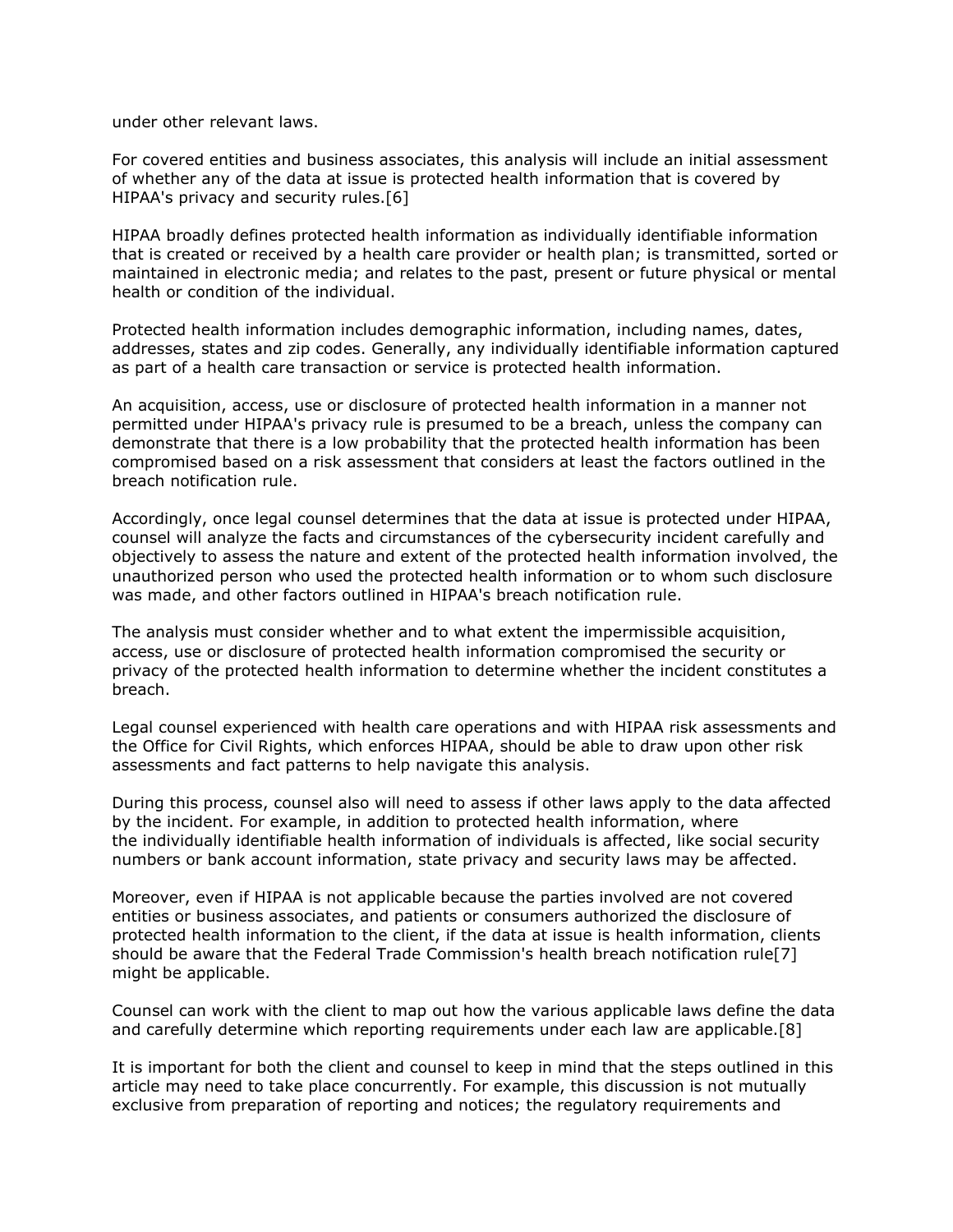timelines described in step four may precede the completion of a robust investigation and risk analysis.

At that point, the client along with counsel must, without delay, be aware of its obligations to timely comply with regulatory reporting and the knowledge that amending an agency report and even perhaps secondary notices may be required.

#### **Step Four: Provide Notice and Begin an Internal Evaluation**

In the event of a breach under HIPAA's breach notification rule, or a breach that otherwise implicates the FTC health breach notification rule or state data privacy laws, the client will need to take immediate steps to mitigate the breach and notice the affected individuals.

If more than 500 individuals are affected, the company will need to report the incident to OCR and notify the media as soon as reasonably possible, but no later than 60 days from discovery of the breach.[9]

Typically, legal counsel will work with the client to provide notices to OCR, relevant state attorneys general and affected individuals, the latter of which requires a brief description of the incident, including date of the breach and date of discovery, a description of the types of unsecured protected health information involved in the breach, and steps individuals should take to protect themselves.

Counsel also can assist in preparing notices to media, if required, and talking points and FAQs for the company to use, for example, as part of a toll-free call center that may be required to answer questions related to the incident.

Further, counsel will coordinate with the company if and when a state attorney general and/or OCR initiates an inquiry or investigation, to help the client navigate the nuances involved in that process. As these initial steps unfold, the client should continue efforts to mitigate the impact of the incident, restore the various affected systems and return to its ordinary course of business.

In addition to providing notice to any required parties, the client should conduct an assessment of its IT and security policies, procedures, workforce education practices and security systems in light of the breach, and make any necessary revisions in accordance with guidance from counsel and any third-party data security auditors that the client may retain.

Doing so is important both from the standpoint of ensuring adherence to best practices for data protection, and for demonstrating to regulators that the client views data breaches as a serious threat and is making a good faith effort to prevent future data loss.

#### **Step Five: Respond to Regulatory Inquiries**

In the aftermath of a data breach in the health care space, it is likely that a client will receive a follow-up inquiry  $-$  if not a more fulsome and formal investigation  $-$  from OCR and possibly state attorneys general.[10]

Both of these processes can be lengthy, involving significant internal work to collect documents and information, update policies and procedures, and engage in numerous exchanges with government regulators, typically OCR.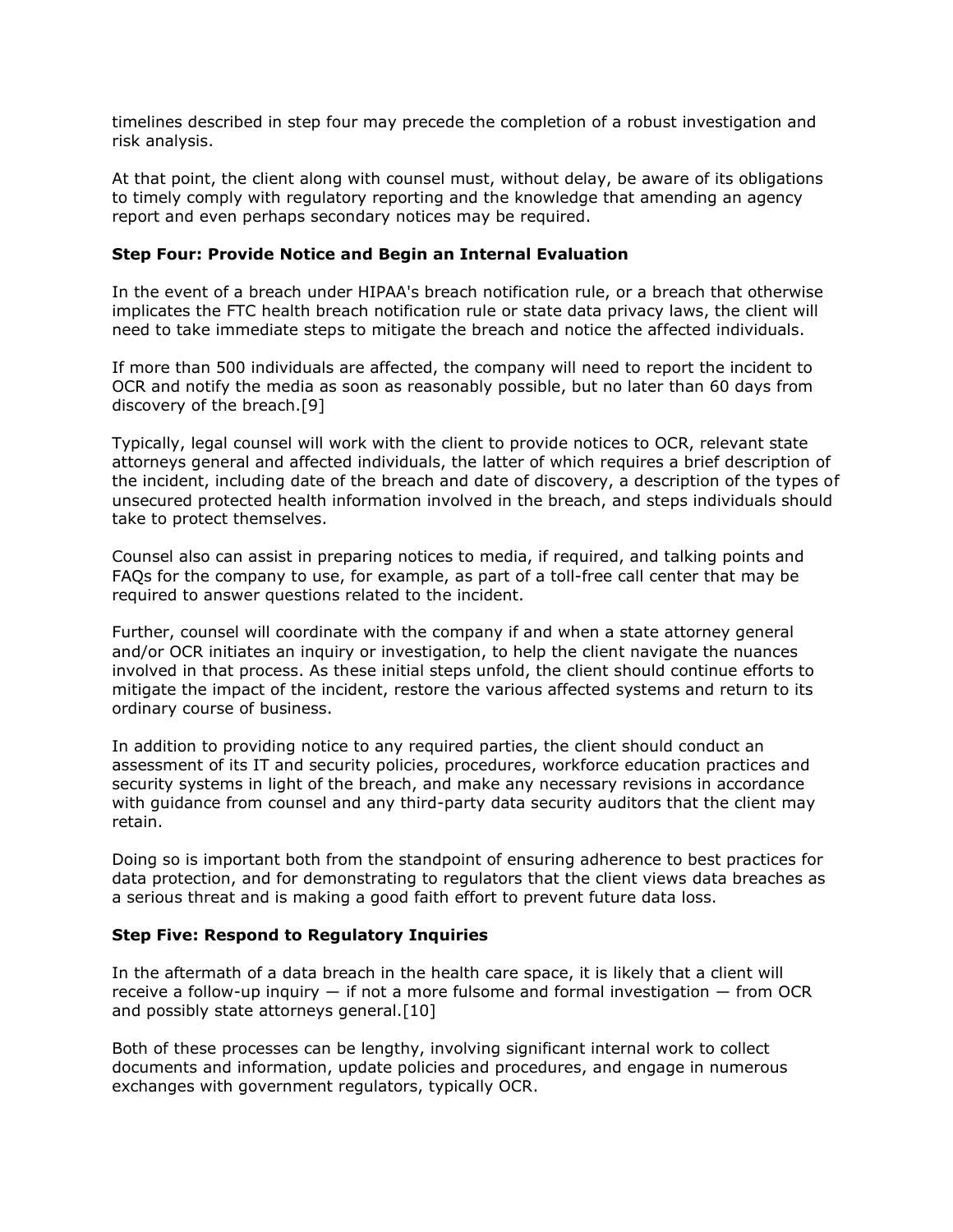While the information gathering and preparation of responses to several regulatory bodies may seem redundant, the client's responses will need to be sufficient to independently address the discrete requirements of each regulatory body involved.

### **Conclusion**

In the current cybersecurity space, the question of data security incidents is not "if," but "when," they will happen. Although the early stages of dealing with a data security incident can be daunting, the five-step road map above condenses the initial important steps into tangible action items that will help counsel and companies work together to mitigate harm to patients and consumers, protect critical data, improve systems and operations, and effectively navigate government investigations.

*[Gina Bertolini](https://www.klgates.com/Gina-L-Bertolini) is a partner at [K&L Gates LLP.](https://www.law360.com/firms/k-l-gates)*

*[Jacqueline](https://www.klgates.com/Jacqueline-B-Hoffman) Hoffman is a partner at the firm.*

*[Desiree Moore](https://www.klgates.com/Desiree-F-Moore) is a partner, and founding member and co-lead of the digital crisis planning and response client solution, at the firm.*

*K&L Gates associates Kenneth Kennedy and Kelsi Robinson contributed to this article.*

*The opinions expressed are those of the author(s) and do not necessarily reflect the views of the firm, its clients, or Portfolio Media Inc., or any of its or their respective affiliates. This article is for general information purposes and is not intended to be and should not be taken as legal advice.*

[1] Identity Theft Resource Center, "Identity Theft Resource Center's 2021 Annual Data Breach Report Sets New Record for Number of Compromises" (January 24, 2022, available at [https://www.idtheftcenter.org/post/identity-theft-resource-center-2021-annual-data](https://www.idtheftcenter.org/post/identity-theft-resource-center-2021-annual-data-breach-report-sets-new-record-for-number-of-compromises/)[breach-report-sets-new-record-for-number-of-compromises/\)](https://www.idtheftcenter.org/post/identity-theft-resource-center-2021-annual-data-breach-report-sets-new-record-for-number-of-compromises/).

[2] Even where health-adjacent organizations are not subject to HIPAA, FTC's Health Breach Notification Rule, as well as State confidentiality and data protection laws may apply.

[3] HIPAA's Security Rule defines "security incident" as "the attempted or successful unauthorized access, use, disclosure, modification, or destruction of information or interference with system operations in an information system" (45 CFR 164.304), and a "breach" is the "acquisition, access, use, or disclosure of protected health information (PHI) in a manner not permitted" under HIPAA's Privacy Rule that compromises the security or privacy of the PHI (45 CFR 164.402(1)). Thus, not every security incident will result in a breach under HIPAA. Under FTC's Health Breach Notification Rule, "breach" is more broadly defined to include the unauthorized acquisition of certain individually identifiable health information (IIHI) (16 CFR 318.2). We use the term "incident" in this article to address interference with system operations and the unauthorized access, use, disclosure, modification, or destruction of PHI or IIHI, the latter of which is not necessarily considered PHI due to the data and the actors involved, and we reiterate that a key component in the management of any security incident is assessing whether it resulted in a "breach" under HIPAA's Breach Notification Rule and the FTC's Health Breach Notification Rule.

[4] Counsel should be aware of and will assist the client in understanding the importance